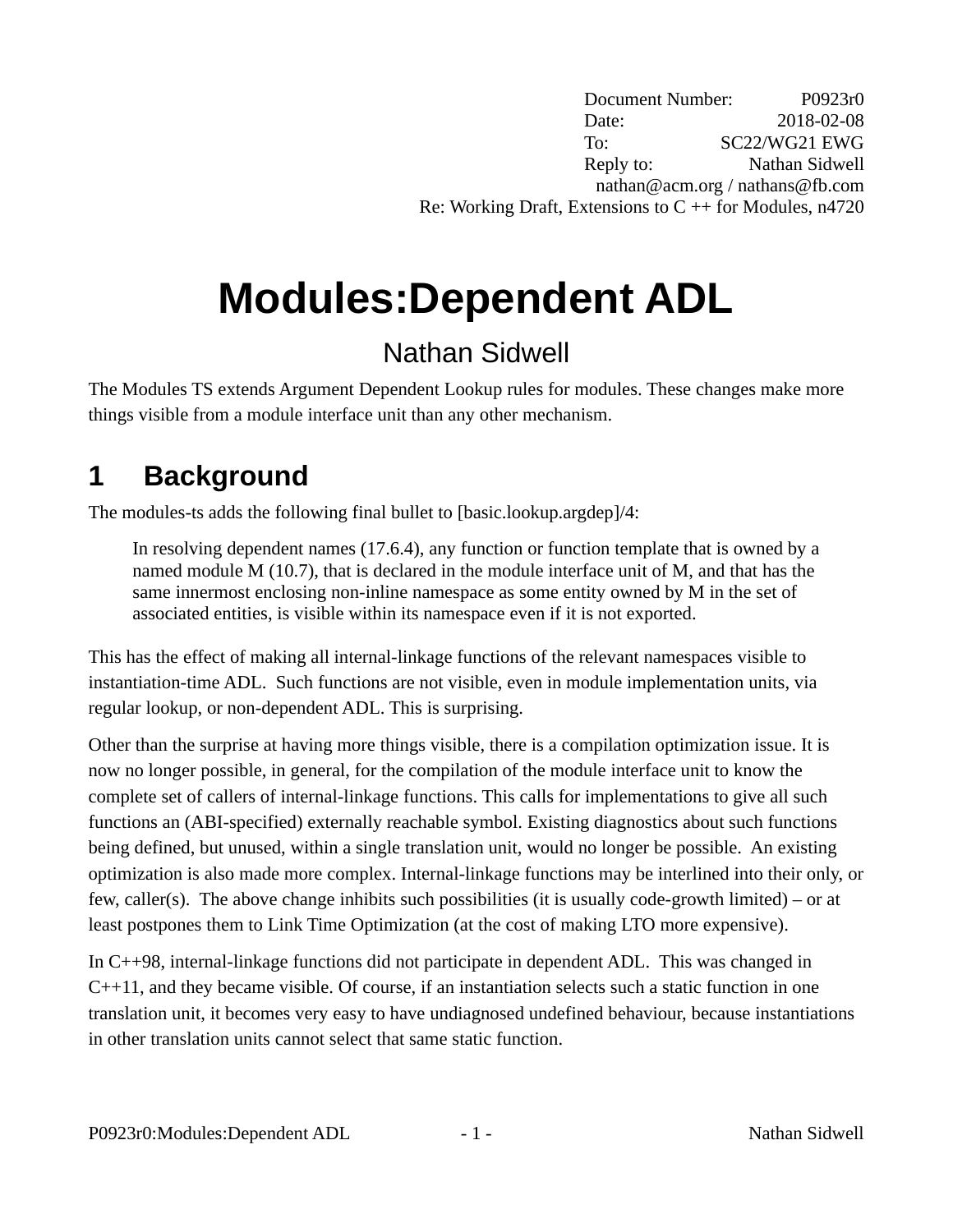#### **1.1 Example 1**

The new lookup rule affects the following example:

```
// module interface unit
namespace X {
   void Foo (int); // extern-linkage #1
}
export module Frob;
namespace X {
  export class Y \{ \ldots \};
   export void Foo (Y &); // external linkage #2
   void Foo (float); // module-linkage #3
   static void Foo (double); // internal linkage #4
}
// importing translation unit
import Frob;
void OneFish (X::Y &p) {
  Foo (p); // #2 found
}
template <typename T> void TwoFish (T &p) {
 Foo (p); // #2, #3, #4 found at instantiation below
}
template void TwoFish (X::Y &);
// module implementation unit
module Frob;
void RedFish (X::Y &p) { 
  Foo (p); // #2, #3 found
} 
template <typename T> void BlueFish (T &p) {
 Foo (p); // #2, #3, #4 found at instantiation below
}
template void BlueFish (X::Y &);
```
Notice:

- Global module declaration #1 is not visible at any of the calls (it is not owned by Frob).
- Module-linkage declaration #3 is visible from the module implementation unit, and at instantiation.
- Internal-linkage declaration #4 is visible during instantiation.

Although the example defines the templates in the same TU as the instantiations, the results are the same, if they were brought in via an independent import.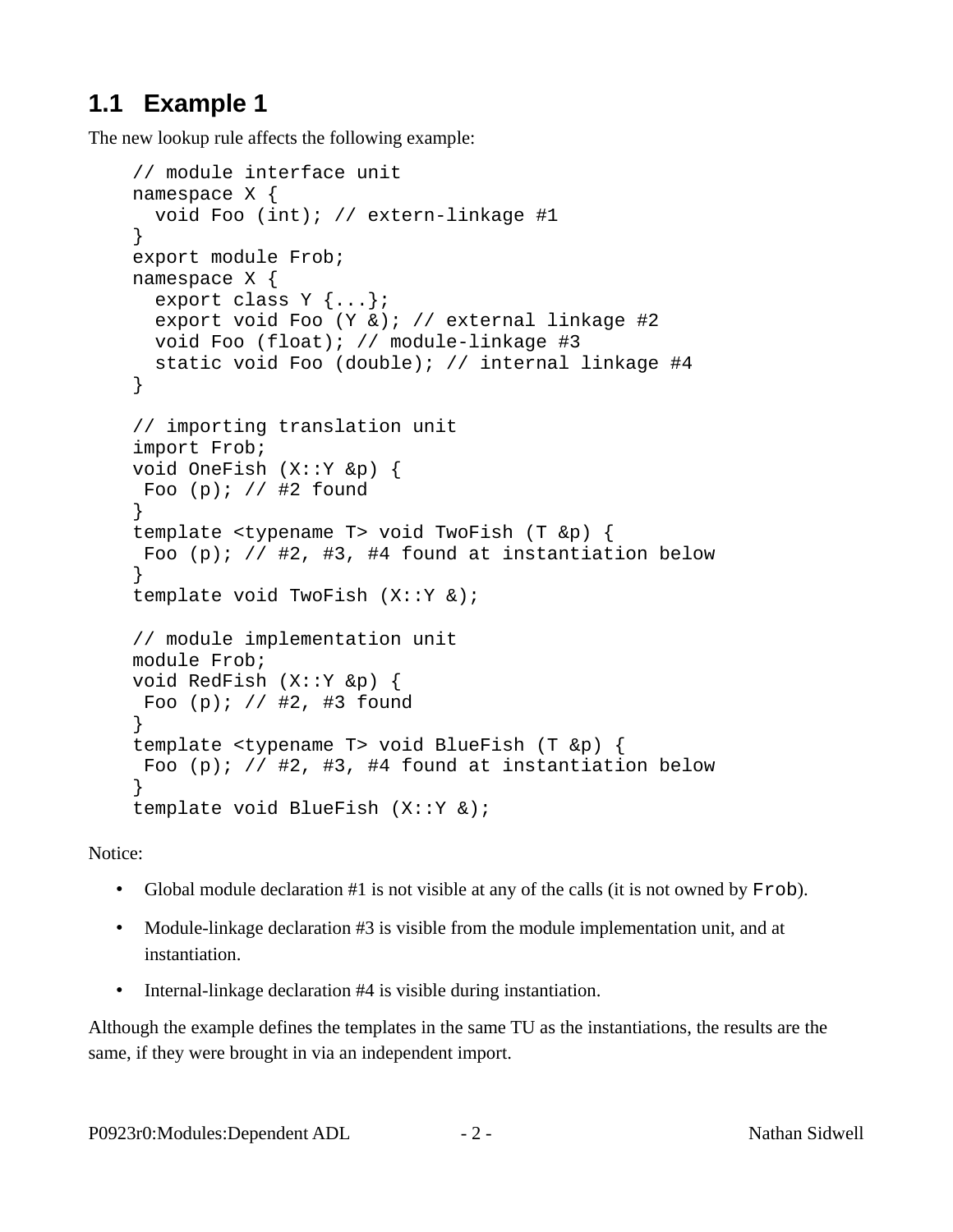In a non-module world, if the module interface file were instead a header file and #included appropriately, all four declarations would be visible at all four ADL-applicable calls. (Of course placing a static function in a header file would be very strange.)

The example, I think, shows two surprises:

- 1. Template instantiation ADL sees more functions than non-template ADL, even when the contexts are the same.
- 2. Template instantiation ADL sees more functions of an implementation unit's interface unit than may observed by other means.

#### **1.2 Example 2**

Lookup of dependent function calls is performed twice, in the current standard:

Such names are unbound and are looked up at the point of the template instantiation (17.7.4.1) in both the context of the template definition and the context of the point of instantiation. [temp.dep]/1] [temp.dep]/1

However, in C++17, the second lookup will always find a superset of the first, and none of the compilers examined (EDG, Clang,  $GCC)^1$  $GCC)^1$  implement the first lookup. This would no longer be the case with modules, as the template definition context might have a different set of visible imports. Again, the question arises as to whether internal-linkage functions are visible at that lookup. Here is an example:

```
// module interface
export module TPL;
namespace X {
  static int Frob (int f) { return f; } // #5
}
export template <typename T> int Foo (T t) {
   return Frob (t); // #6
}
// module user
import TPL;
namespace X {
   class Y {
     operator int () const {return 0;}
   };
}
int Func (X::Y &y) {
  return Foo (y); // #7
}
```
P0923r0:Modules:Dependent ADL  $-$  3 -  $-$  Nathan Sidwell

<span id="page-2-0"></span><sup>1</sup> Comments by the various compiler developers at CWG in Albuquerque'17.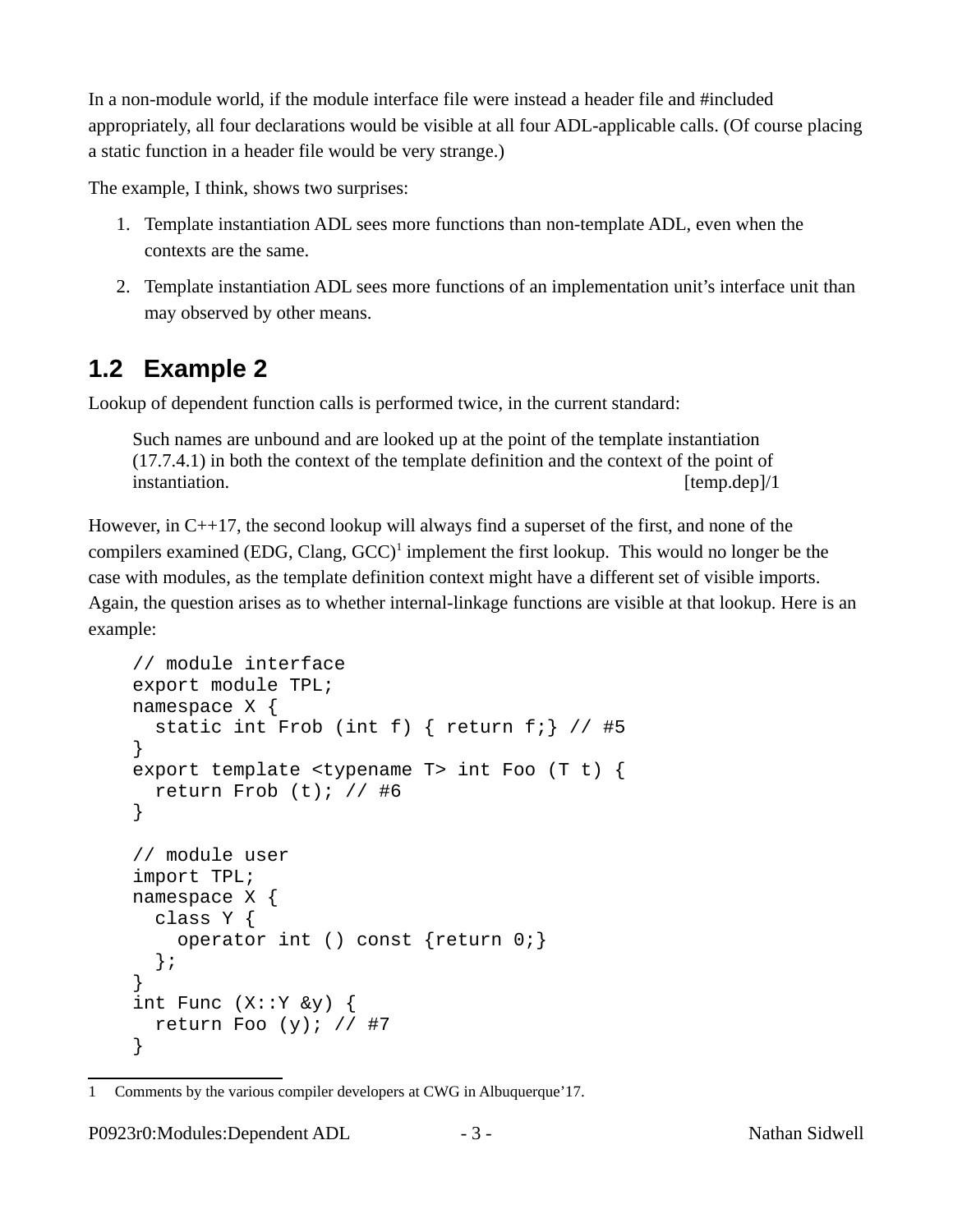Should declaration #5 be found during the instantiation of  $Foo < X: Y>$  at #7 because the definition context is #6?

Making such entities visible from a module interface unit presents the same optimization (and diagnostic) issue as mentioned above, with the new bullet of [basic.lookup.argdep]/4. There may be less programmer confusion in this case, because the context of the lookup is that of the template itself. However, that internal-linkage functions in unrelated namespaces are visible seems somewhat surprising.

### **1.3 Module-linkage Using-declarations**

One aim of adjusting the ADL rules, is to permit a module interface unit to selectively make visible functions from its global module portion at customization points of templates instantiated by importing translation units. This can be achieved with *using-declarations*. For instance the first example above could make declaration #1 visible by adding:

export using X::Foo;

in the purview of Frob's interface unit. This does not require the semantics of the new bullet though.

Perhaps it worth considering whether module-linkage entities are visible during all ADL outside of the owning module. That might allow an interface unit to make such a global-module entity only visible during ADL, via a module-linkage using-declaration:<sup>[2](#page-3-0)</sup>

using X::Foo;

Such a mechanism would allow module authors to provide customization points to importers only locatable via ADL.

# **2 Proposal**

I propose two changes:

## **2.1 Internal-Linkage Entities Cannot Be Found From Outside**

Internal linkage entities, declared in a module interface unit purview are never visible to lookups initiated from outside the module interface translation unit.

By that I mean both examples above would not see the internal linkage functions  $#4 \& #5$  during template instantiations. Although #5 is visible during template definition #6, the ADL performed in that context is initiated from outside the module unit.

<span id="page-3-0"></span><sup>2</sup> The linkage of the *using-declaration* itself need not match that of the entity it brings into scope.